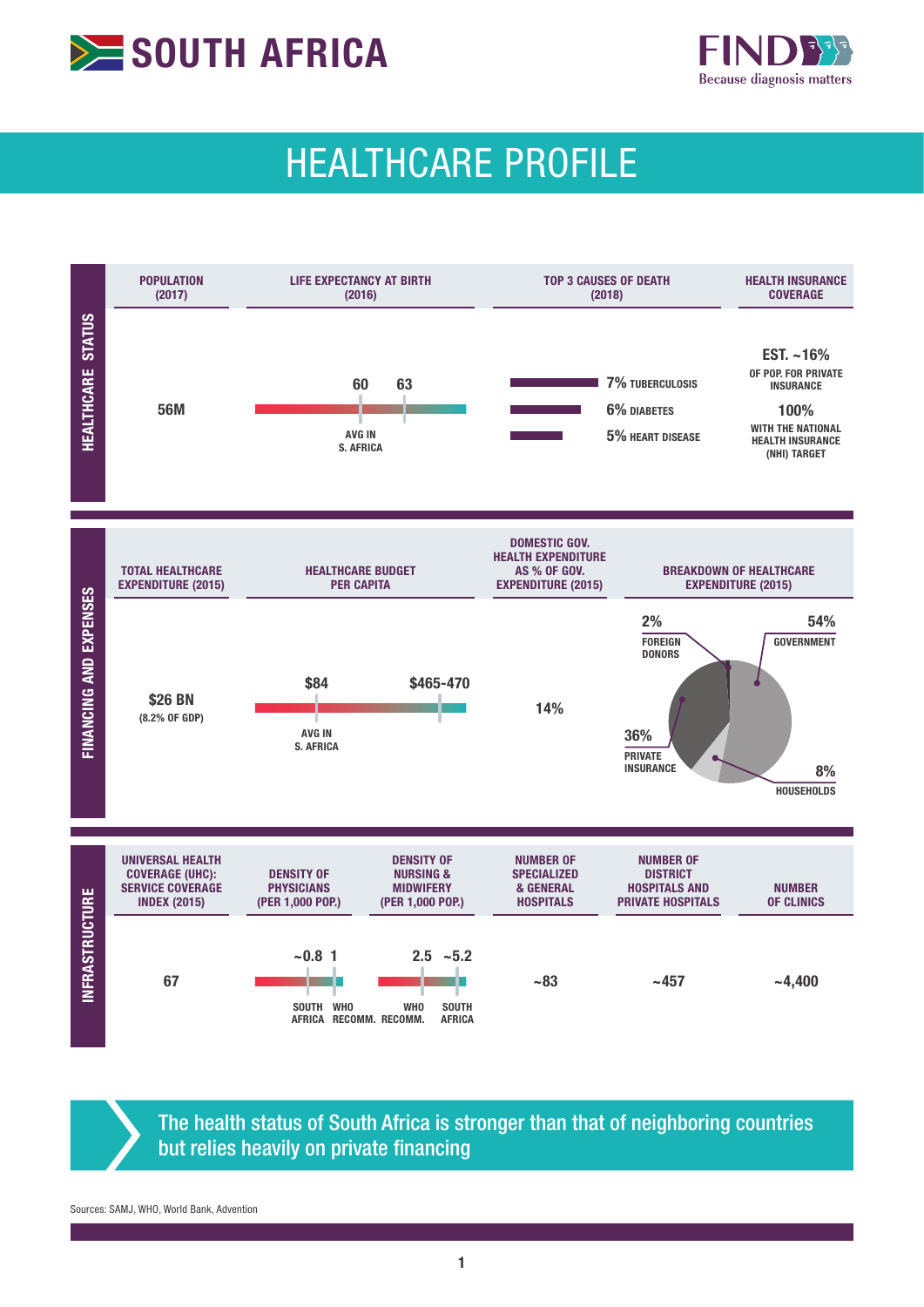



## PUBLIC HEALTHCARE INFRASTRUCTURE



### **COMMENTS**

#### General Healthcare infrastructure:

- The South African healthcare system is based on a referral system. Primary healthcare (PHC), which includes clinics and municipal-ward based healthcare outreach teams, are the first point of contact for patients
- Community outreach interventions include community health workers (CHWs) who serve as contacts between PHC facilities and surrounding communities
- Clinics are the first point of access to care. 1,000 clinics were to be qualified as "Ideal Clinics" by 2017/18 and 2,823 by 2019/20 in order to be accredited by the NHI
- District hospitals: they have GPs and clinical nurse practitioners. Small district hospitals (DH) have between 50-150 beds and larger ones have between 300-600 beds
- Regional hospitals: serve patients based on referrals from district hospitals and usually have 200-800 beds.
- Tertiary hospitals: receive referrals from regional hospitals. They provide supervised specialist and intensive care services. They usually have 400-800 beds
- Central hospitals: provide tertiary and central referral services, and may provide national referral services

#### Malaria specifics:

- Within endemic provinces of KwaZulu-Natal, Limpopo and Mpumalanga, the vertical National Malaria Program has field teams for vector control and surveillance with provincial management
- In non-malaria endemic provinces, malaria is a horizontal programme, that is, integrated into the Communicable Diseases Control unit response

South African healthcare system is structured around a strict referral mechanism Malaria is either a horizontal or vertical programme depending of the province's endemicity

Notes: (\*) National Department of Health; (\*\*) Provincial Departments of Health. Sources: SAMJ, KPMG, MoH, Advention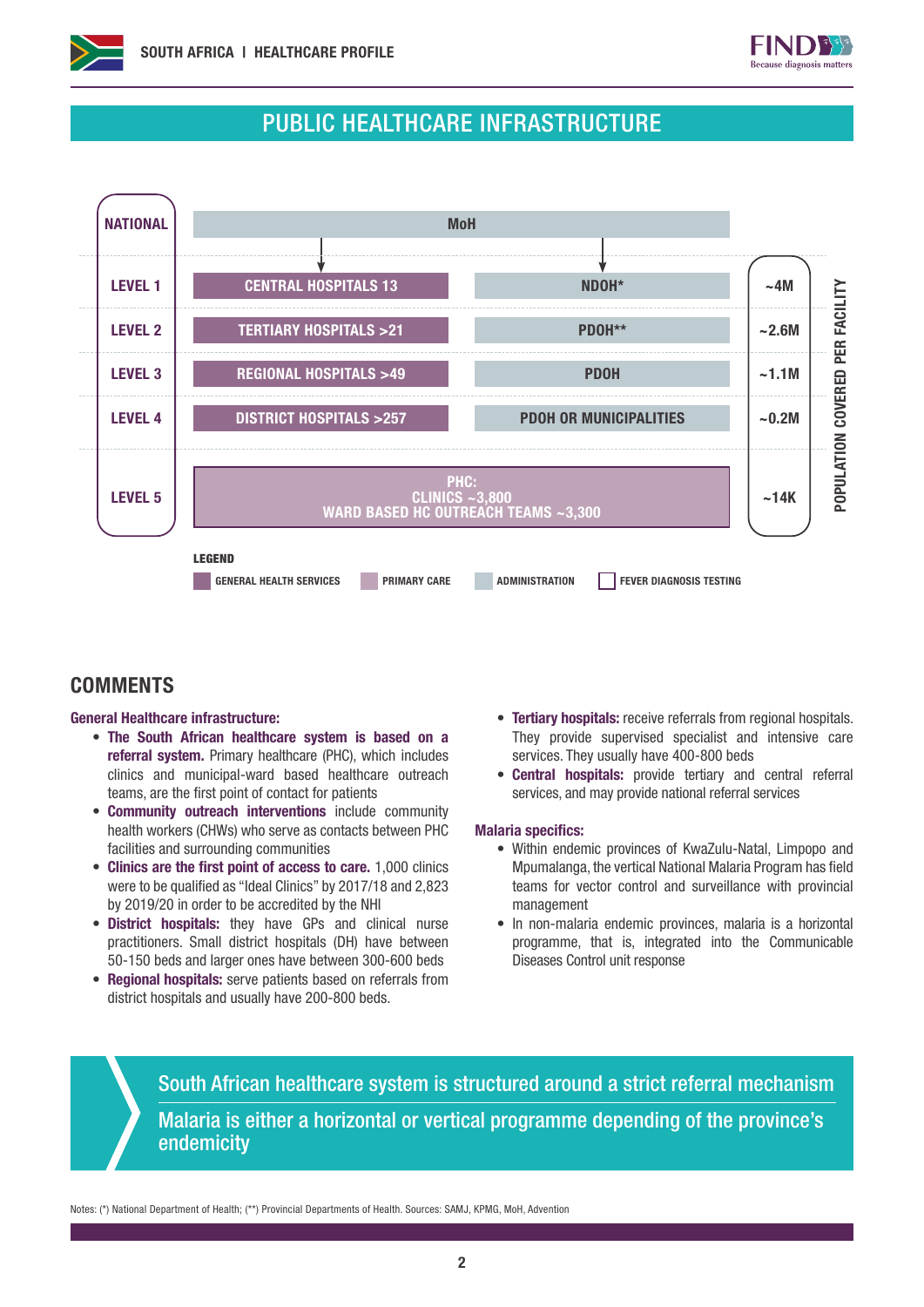



## SOUTH AFRICAN NATIONAL HEALTH INSURANCE 2017 REFORM

| <b>CONTEXT</b>                            | In 2007, the African National Congress (ANC) committed itself to the establishment of a national health insurance (NHI) system, largely<br>due to concerns about the challenges of the South African health system (within both the public and private sectors)<br>• It reflects growing concerns for the poor, who sometimes cannot use health services due to high costs (health services and<br>transport to services), employees complaining about the escalating contributions to medical schemes, and failed attempts in<br>the past to establish such similar schemes                                                                                            |
|-------------------------------------------|-------------------------------------------------------------------------------------------------------------------------------------------------------------------------------------------------------------------------------------------------------------------------------------------------------------------------------------------------------------------------------------------------------------------------------------------------------------------------------------------------------------------------------------------------------------------------------------------------------------------------------------------------------------------------|
| <b>POLICY</b>                             | In 2017, the National Health Insurance (NHI) policy was gazetted<br>It aimed to provide essential quality healthcare to all citizens and long-term residents in the country regardless of their financial status<br>Currently rolled out in 10 pilot districts, it should be financed through general taxation                                                                                                                                                                                                                                                                                                                                                          |
| <b>IMPACT ON</b><br><b>PUBLIC SECTOR</b>  | NHI would also establish a transitional fund to abolish user fees in public hospitals<br>Primary Healthcare (PHC) clinics will have to meet the minimum quality standards to be accredited for NHI<br>• These standards are outlined in the Ideal Clinic framework, which was launched in July 2013 in order to systematically<br>improve the quality of primary healthcare provided                                                                                                                                                                                                                                                                                    |
| <b>IMPACT ON</b><br><b>PRIVATE SECTOR</b> | Private sector operators should receive payments from the NHI fund to provide publicly funded healthcare<br>Population's ability to afford private medical schemes might decrease as mandatory NHI contributions through payroll tax are<br>introduced and can potentially result in a decrease in demand for private healthcare provision once NHI is fully implemented<br>Private sector will probably have to reduce its emphasis on inpatient treatment in favor of PHC provision through NHI. It is anticipated<br>that the focus will be on low cost PHC facilities as NHI rates are anticipated to be much lower than those currently paid by medical<br>schemes |

The National Health Insurance reform, launched in 2017, should lead to a profound reorganization within the public and private health sectors, and increase the level of care while decreasing cost

Sources: KPMG, MoH, interviews, Advention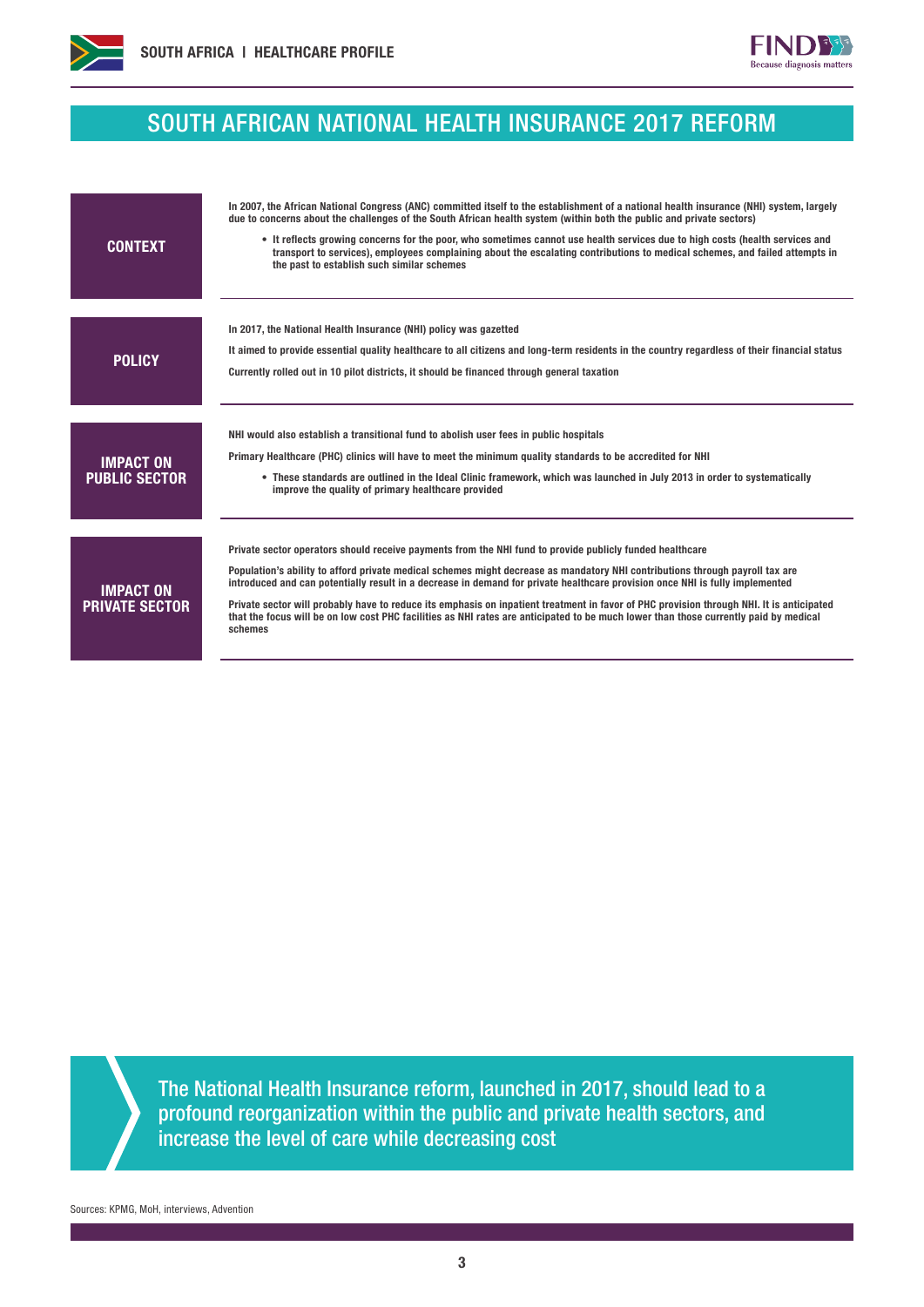



## PRIVATE HEALTHCARE INFRASTRUCTURE

#### Total: ~600 clinics and 200 hospitals



## **COMMENTS**

#### General healthcare infrastructure:

- The private sector serves ~20% of the South African population
- The National Household Survey 2016 highlights that users of private healthcare tend to be more satisfied with healthcare services. The private healthcare industry in South Africa is highly regarded for the quality of care provided
- The sector is concentrated around three large publicly listed companies which control most of the market: Netcare Group ('Netcare'), Life Healthcare Group ('Life Healthcare') and Mediclinic Southern Africa ('Mediclinic')
- The remainder of the market comprises a number of smaller, upcoming groups, with the result that competition is relatively low
- The most recent data shows that there is more than  $\sim$  200 private hospitals offering around 30,000 beds and more than  $~600$  private clinics



The South Africa private sector is highly concentrated and offers high-quality care to  $\sim$  20% of the population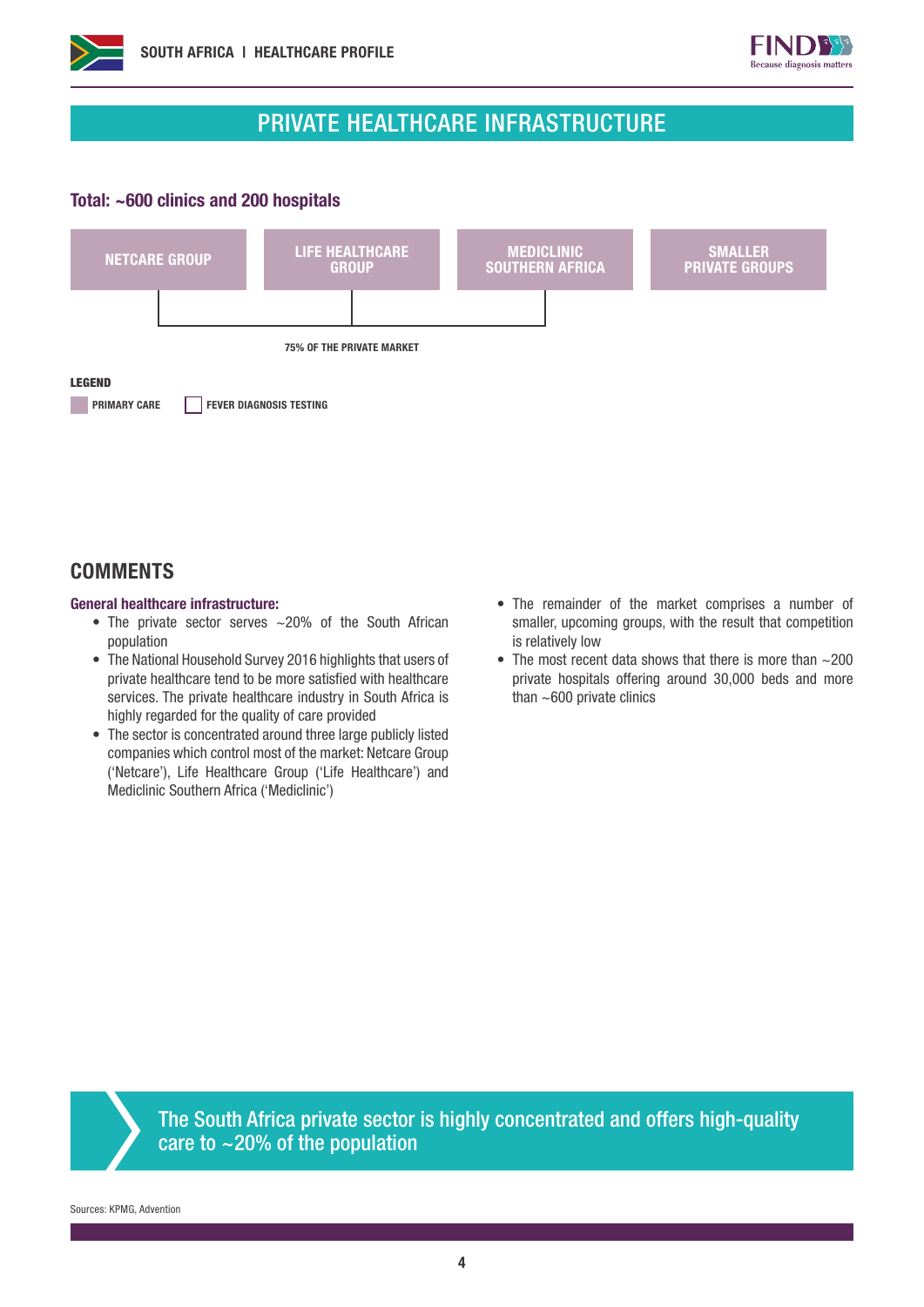



## MALARIA DIAGNOSIS PROVIDERS' BUSINESS MODEL

82.6% of the population relies on public healthcare provision and 17.4% on private medical schemes, while expenditure in both spheres is almost at parity, resulting in a great discrepancy in the quality of healthcare services.

The public health sector remains underfunded and has to be strengthened. Currently, health services are financed in SA through allocations from general tax revenue ~50%, direct out-of-pocket payments (that have been decreasing over the years), and contributions to the medical scheme.

Medical schemes vary by occupation and the capacity of people to afford them. Public clinics charge user fees, differentiated according to income level. Various medical schemes require members to pay copayments to providers for services that are not part of the benefits package.

Tax-funded services consist of a comprehensive health package. South Africans have access to a wide range of services, from primary to highly specialized care.

The proposed NHI will decrease out-of-pocket (OOP) expenses and the state is committed to offering as wide a range of services as possible.

Malaria treatment and diagnosis is free in public facilities.

#### PUBLIC HEALTHCARE FACILITIES PRIVATE HEALTHCARE FACILITIES

The private sector is small and tends to cater to people with medium to high incomes. South Africa has a two-tiered health system divided along socioeconomic lines.

The cost of private healthcare is estimated to be one of the highest in the world and has been the subject of the Competition Commission inquiry that started in 2014 and is still ongoing.

In 2015, OOP expenditures and medical scheme contributions accounted for the majority of private health expenditures of 13.0% and 83.5%, respectively.

Private schemes cover core services from the prescribed Minimum Benefit Package (MBP). Each scheme covers different services but all are mandated to cover the services in MBP.

The proposed NHI benefits package has yet to be defined, but private medical aids would likely cover additional services not included in the NHI package.

Until complete roll out of NHI, the public sector is financed by the government for ~50% and the remainder is paid through OOP and contributions to medical schemes

The private sector is mostly financed through medical scheme contributions  $(-84%)$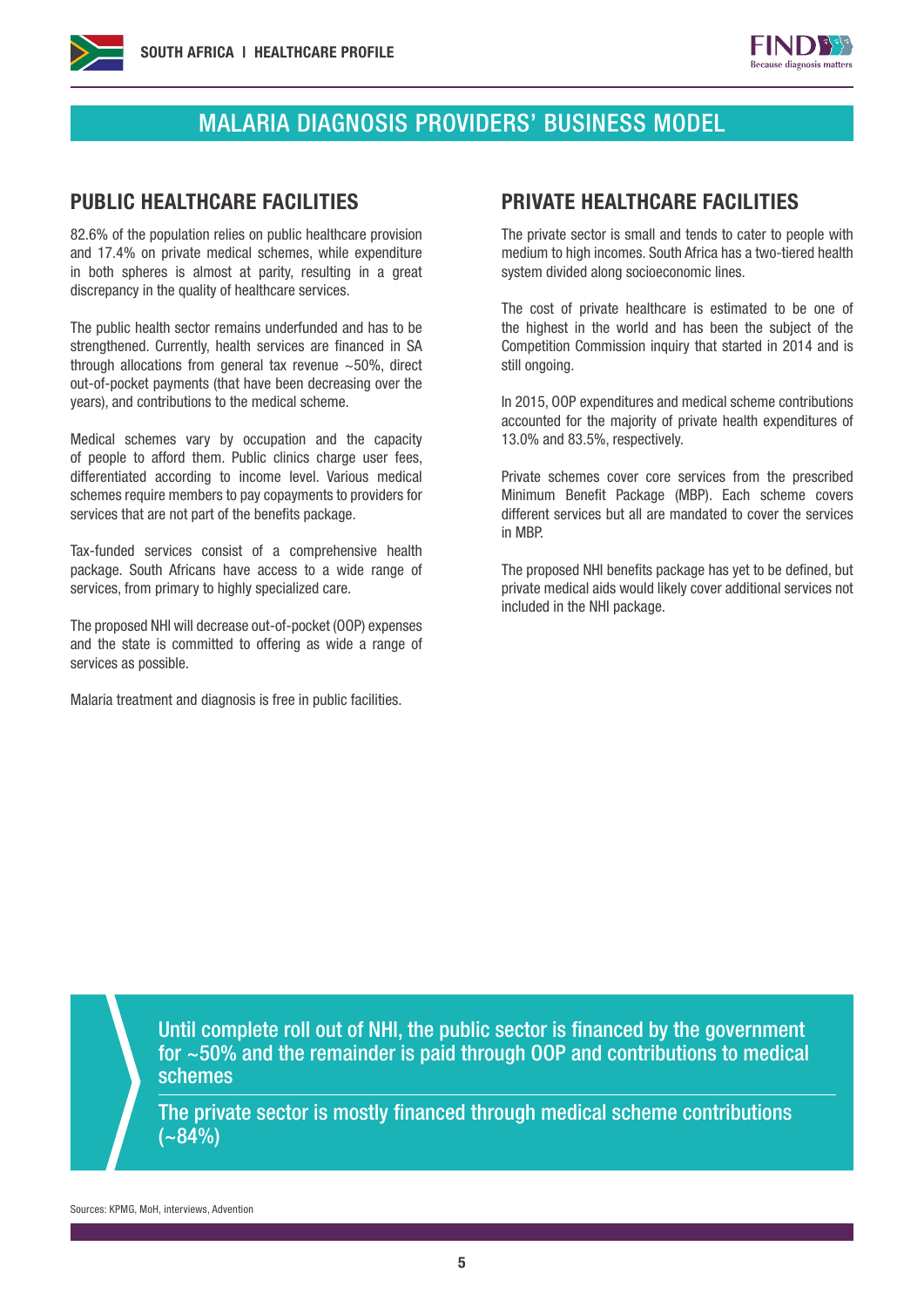



## HEALTHCARE STAFF AND TRAINING

|                                           | <b>PHYSICIANS</b>                                                                                                                                                                                                                        | <b>NURSES</b>                                                                                                                                                                               | <b>CHWs</b>                                                                                                                                                                                                                                |  |
|-------------------------------------------|------------------------------------------------------------------------------------------------------------------------------------------------------------------------------------------------------------------------------------------|---------------------------------------------------------------------------------------------------------------------------------------------------------------------------------------------|--------------------------------------------------------------------------------------------------------------------------------------------------------------------------------------------------------------------------------------------|--|
| <b>GENERAL JOB</b><br><b>DESCRIPTION</b>  | Examine in and out patients in line with<br>standard medical procedures using<br>various types of diagnostic mechanisms<br>Administer and prescribe drugs based<br>on examination, test reports and<br>findings and counselling services | Provide nursing care, preventive and<br>curative care<br>Triage patients for physician<br>consultation and perform basic patient<br>assessment have the ability to prescribe<br>antibiotics | Proactively initiate visits to households<br>to perform a variety of basic healthcare<br>services<br>Perform basic diagnosis of patients for<br>referral (HIV, Malaria, )<br>Distribute basic palliative medicine for<br>referred patients |  |
| <b>MALARIA</b><br><b>SPECIFIC TASKS</b>   | Use IMCA and IMAI approaches to<br>diagnose through clinical diagnostic<br>and microscopy confirmation for severe<br>cases                                                                                                               | Triage patients for suspected malaria<br>fevers and take blood sample                                                                                                                       | Refer potential malaria fevers                                                                                                                                                                                                             |  |
| <b>MEDICAL</b><br><b>TRAINING</b>         | $6$ years $+$ specialty                                                                                                                                                                                                                  | Registered nurses - 4 years<br><b>Enrolled nurses - 2 years</b>                                                                                                                             | Weeks                                                                                                                                                                                                                                      |  |
| <b>RDT USE</b><br><b>KNOWLEDGE</b>        |                                                                                                                                                                                                                                          |                                                                                                                                                                                             |                                                                                                                                                                                                                                            |  |
| <b>BLOOD SAMPLING</b><br><b>KNOWLEDGE</b> |                                                                                                                                                                                                                                          |                                                                                                                                                                                             |                                                                                                                                                                                                                                            |  |
|                                           | <b>LEGEND</b><br><b>COMPLETE KNOWLEDGE</b><br>NO / VERY LIMITED KNOWLEDGE<br><b>INCOMPLETE / PARTIAL KNOWLEDGE</b><br>Ø                                                                                                                  |                                                                                                                                                                                             |                                                                                                                                                                                                                                            |  |

Most clinics are only staffed with nurses (including at least one registered nurse). Physicians are only present at health centers and hospitals. Outreach teams are usually made of one referent nurse and several CHWs that will refer patients that are tested positive.

• "Typically, PHCs do not have GPs; nurses can test and treat with antimalarials and antibiotics and are the key person for rural care." CHAI, Southern Africa, Malaria Regional Manager

The expansion of access to healthcare envisioned by NHI will require a significant increase in the number of healthcare professionals in the country. Currently,  $\sim$ 10% of medical staff are qualified in other countries, and even though medical training takes place in the public sector most doctors go into the private sector to work.

- Central hospitals, which are currently run by provincial Departments of Health, are the key platforms for the training of healthcare professionals. The government is considering allowing private hospitals to train physicians
- Starting January, a new 3-year diploma producing generalist nurses able to manage low-risk health problems will be offered

Outreach teams and nurses have a central role in malaria fighting in South Africa NHI will require more healthcare professionals and South Africa is restructuring its training strategy to fill the gaps